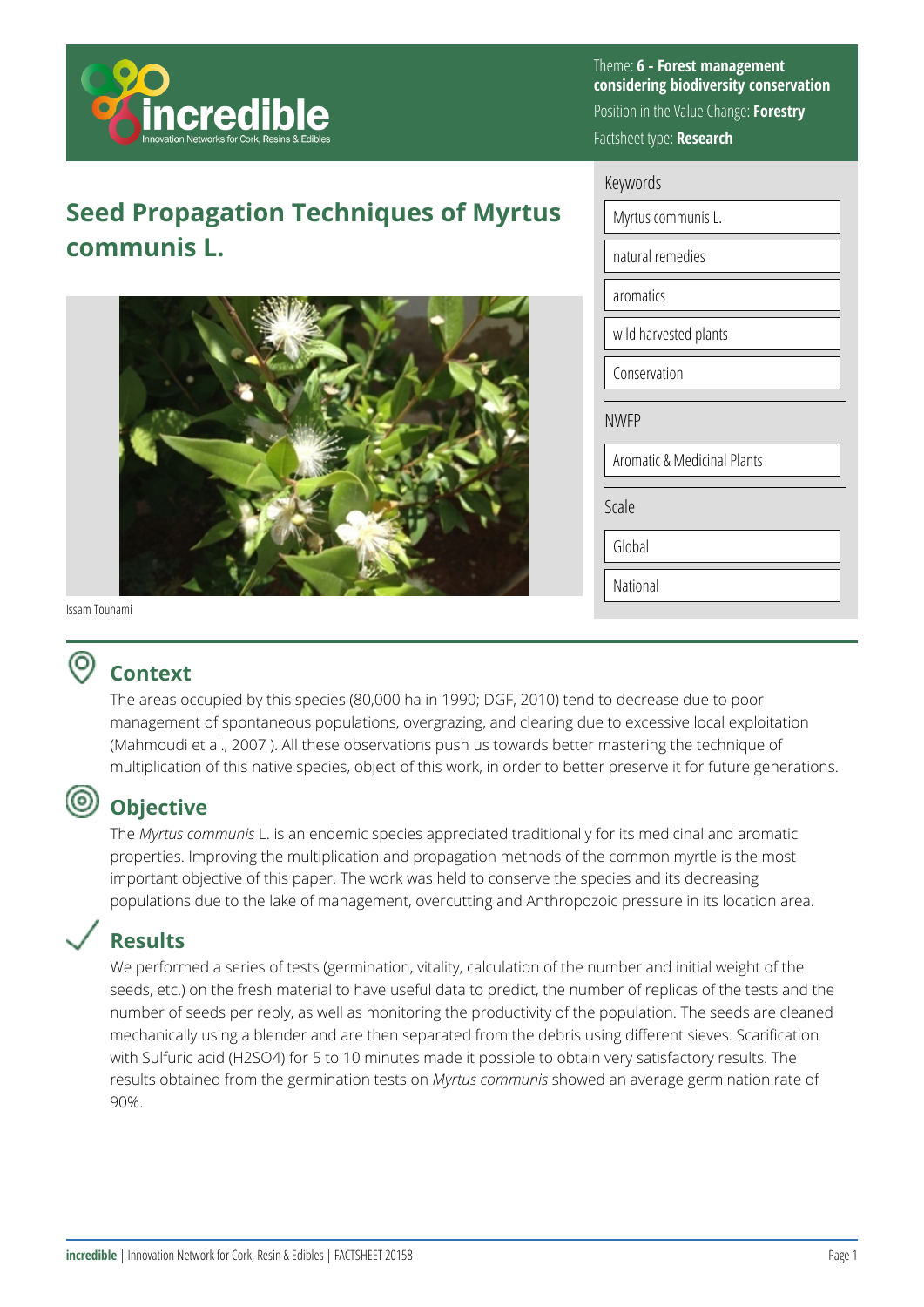## **Recommendations**

To get the best results for *Myrtus* seed germination, we recommend the following steps:

- Collect mature fruits to have the best quality of the seeds
- Clean and dry the seeds before treatment.
- Using chemical scarification to left the dormancy and improve seeds germination capacity by putting them in Sulfuric acid for 5 to 10 min
- Put the seeds in petri dishes between 2 filter papers soaked in water and under controlled temperature and humidity.
- Keep the seeds moist.
- Transplant the germinating seeds into a mix of peat and sand with a temperature of 250C.

# **Impacts and weaknesses**

A germination rate of 90% is important to improve the status of the species in Tunisia. However, these results require more investigation to best control the germination of this endangered species. A transplant of the plants obtained under natural conditions must be carried out to have an idea about the behavior of the species. Absence of protected form of the species at the national-level.

## **Future developments**

For future work we plan to further deepen germination tests by testing other techniques. To improve the situation of the species and increase its population, it is necessary to transplant the species in natural conditions and study these adaptive capacities. The choice of transplant site is very important in this case.



Issam Touhami